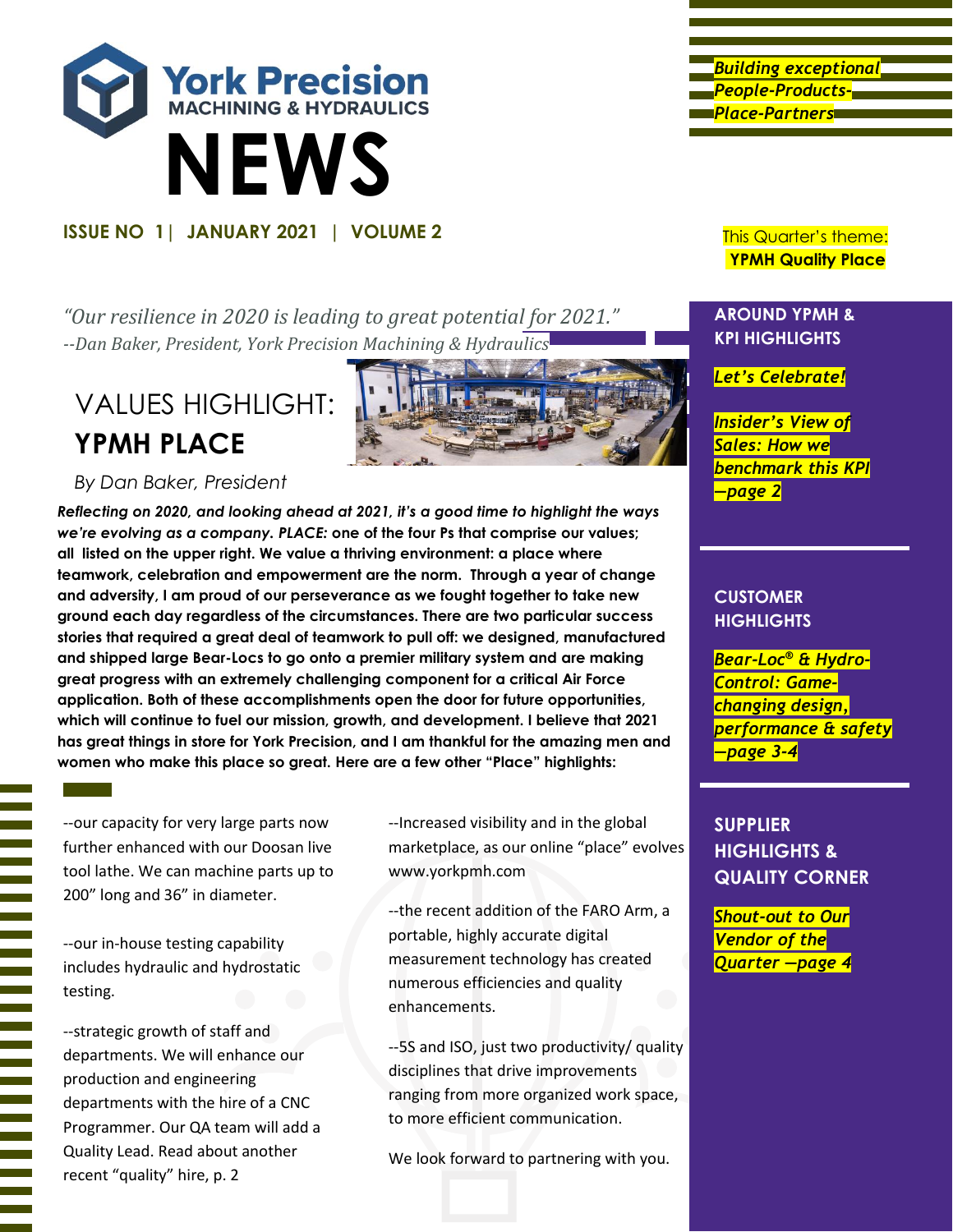## **ISSUE NO 1| JANUARY 2021 | VOLUME 2 PAGE | 2 YPMH NEWS**

## **Our Paint Booth at Your Service**

Did you know that here at York Precision we have paint and coating capabilities? Our 20' x 40'JDB down draft spray booth allows us to safely paint and finish everything ranging from small to large components. Our talented finishing experts use the highest-quality paint and coatings to produce beautiful finished products.

Need a quality painting or coating job? [Contact us.](mailto:sales@yorkpmh.com?subject=Paint%20Booth%20Inquiry%20Newsletter)





**Insider's View on Sales:** Because we do custom and relatively complex parts and assemblies, a key sales benchmark is Qualified Leads. We started tracking this current KPI in June of 2019. We have a strong and increasing flow of inquiries from designers and manufacturers who also need highly reliable hydraulics solutions, especially for large holding capacities and critical applications.

## **Key Dates coming up: CORNER AND RESPONSIVE CORNER AND RESPONSIVE CORNER AND RESPONSIVE CORNER**

**Starting in January 2021, YPMH is initiating a monthly employee activity and monthly safety theme. YPMH Employees will have the opportunity to participate in drawings, challenges, games, contests, etc. and earn prizes.**

**JAN**

**Happy New Year!**

**Jan. 26th Monthly Employee Activity Kick-off** 

**Safety Theme: Preventing Slips, Trips, Falls**

**MAR**

**Mar 16th March Employee Challenge**

**Safety Theme: Preventing Accidents**

# **FEB**

**Feb 15th ypmh closed for President's Day**

**Feb 23rd February Employee Challenge**

**Safety Theme: Fork Lift Safety**

# **APR**

**Apr 13th April Employee Challenge**

**Safety Theme: Be Aware of Your Surroundings**



Meet **Grason Mullendore**, the newest member of our Quality Team. As you can see, he's a very enGAGEing guy! Grason is a Penn State and York Tech alumn. Grason is a mechanical engineer and NOCTI certified in drafting. He is a firearms enthusiast and loves to camp and travel in his free time.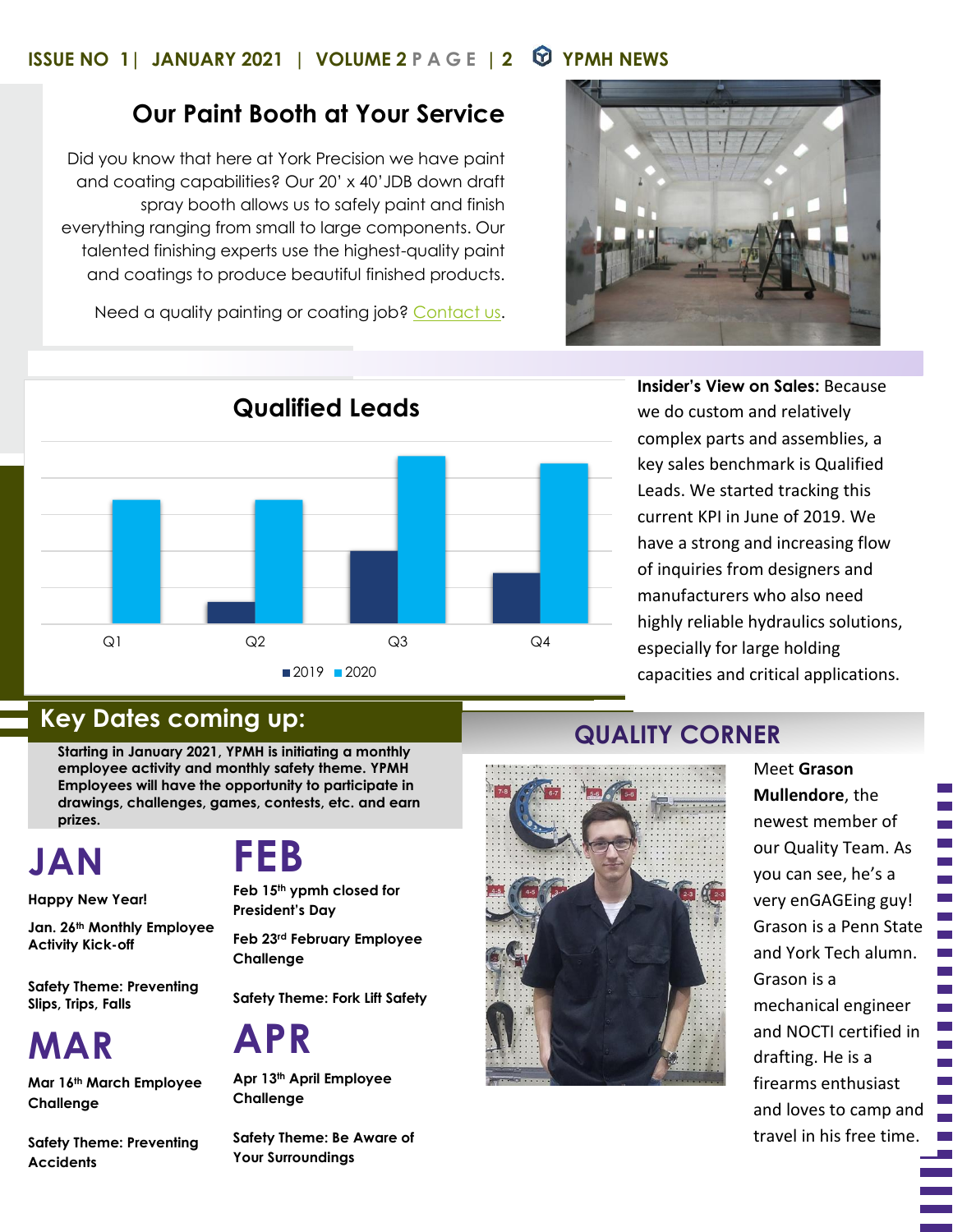## **ISSUE NO 1| JANUARY 2021 | VOLUME 2** P A G E | 3  $\bullet$  YPMH NEWS

## **CUSTOMER HIGHLIGHTS**

## **Game-Changing Hydro-Control Design: Discover New Levels of Safety, Performance**

Many dams and hydro-control systems have reached an age that is making replacement or refurbishment a necessity. These systems were built with older technologies that can be replaced with newer technologies and designs that can provide higher safety and performance. [Hydraulic system failure](https://yorkpmh.com/resources/common-hydraulic-system-problems/) in a water control system has the potential to cause injury and catastrophic damage to human lives, entire communities, infrastructure and equipment.

The [Bear-Loc](https://yorkpmh.com/products/bear-loc/)**®** positive hydraulic lock is a solution civil and architectural design engineers can rely on to provide locking safety and enhanced locking performance that is superior to other hydraulic locking devices. Bear-Loc**®** is a safe, efficient and dependable rod locking device consisting of liners encased in a sleeve that is mounted on a cylinder rod. The sleeve creates an interference fit with the hydraulic cylinder rod. The interference generates a positive mechanical connection which enables Bear-Loc**®** to lock the rod in place. When hydraulic pressure is removed, intentionally or not, the sleeve contracts and the Bear-Loc® instantly engages to stop motion and hold the rod firmly in place. When hydraulic pressure is present, elastic expansion of the sleeve metal removes the interference allowing the rod to move freely. This design has proven itself through decades of use in harsh sub-sea and above-sea environments such as oil-rig and US NAVY applications.



HYDRAULIC LINES ARE EXPOSED ON THE HIGH PRESSURE AND **LOAD HOLDING END OF THE CYLINDER.** A DEBRIS STRIKE TO THESE LINES CAN CAUSE PRESSURE FAILURE AND THE GATE POSITION IS LOST WHEN THE GATE DROPS.

Bear-Loc® can benefit hydro energy generation in a dam by its infinite position locking. Dams with hydroelectric turbines contain automated control systems that include hydraulic power actuator cylinders. These control systems measure and control water flow rates that determine the turbine speed and the dam's electrical output. They use actuators that control gates and these actuators have locks installed that generally only have several fixed or "step" locking positions. This limits their accuracy and their ability to provide precision control of gate position and water flow. Most existing dam mechanical locks are sometimes complex in design or cumbersome. Bear-Loc**®** provides simplicity in design and less components to maintain. The Bear-Loc**®** infinite position locking ability allows for exact and variable adjustment of the water flow so that the dam has much more precision and control, as well as enhanced generation efficiency. The more precise adjustments can also prevent sudden shifts in forces on turbines, sustain equipment investments and enhance service life. A few civil engineering applications in which Bear-Loc**®** functions to ensure safety and performance include:

1. **Flood control and prevention**: flood control is essential for ensuring community safety as well as preventing structural damage in hydroelectric systems. There are over 90,580 dams in the U.S. and over 15,500 of them are rated as high-hazard potential dams by the American Society of Civil Engineers. There are tens of millions of citizens that can be impacted by their ability to prevent flooding. continued, p. 4.





THE MOST RELIABLE LOCKING DEVICE